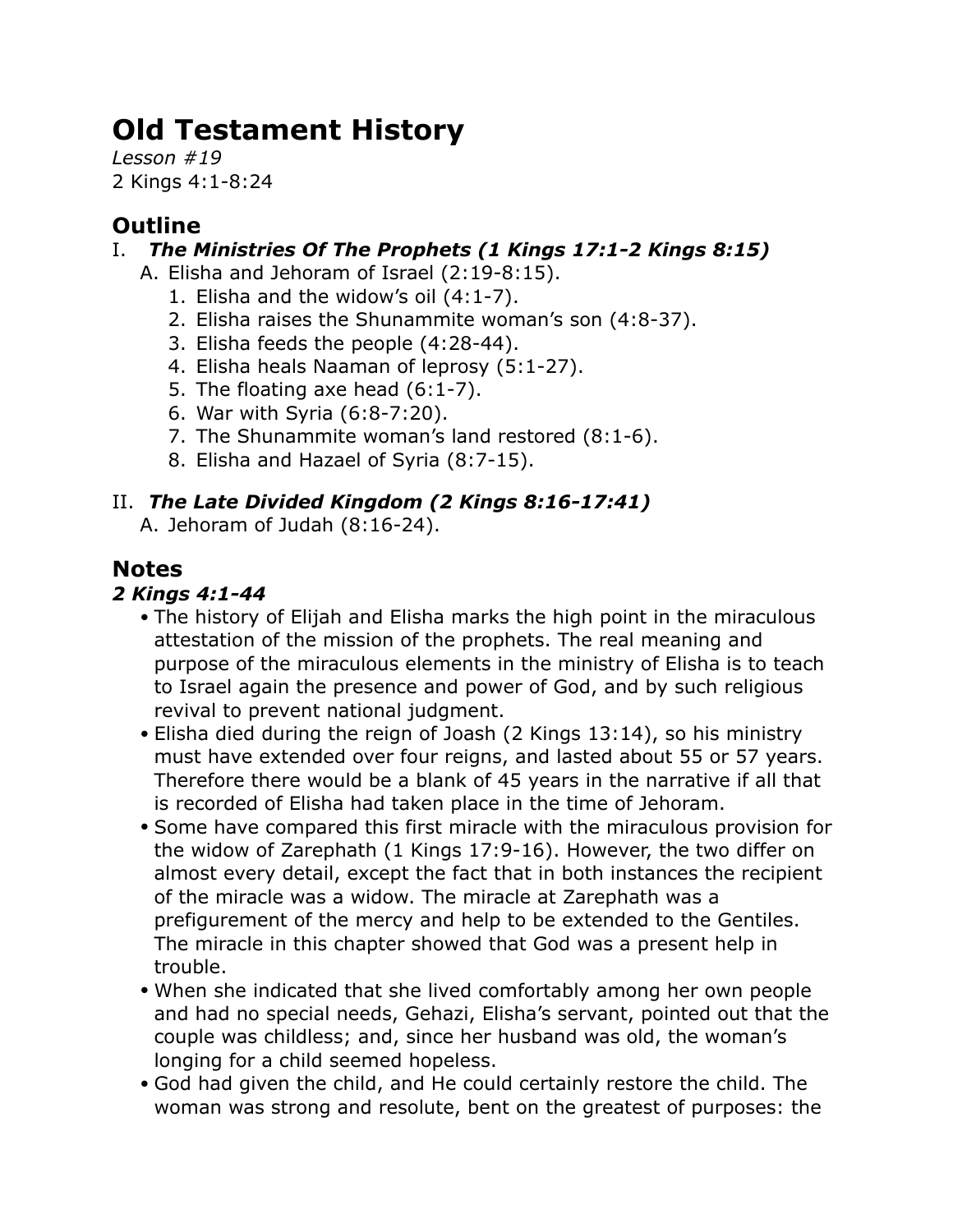resurrection of her child. She grabbed hold of the faithfulness of God to His word and His promise. She was a true and faithful Israelite woman, who, in a time of general apostasy, followed God in her life and her home.

- Elisha quickly sent Gehazi ahead with instructions to lay the prophet's staff on the dead lad. The act of Gehazi was allowed to fail, in order to free the Shunammite, and the people of Israel as well, of the superstitious notion of supposing a miraculous virtue resided in any person, or in any rod, and to prove that it was only through earnest prayer and faith in the power of God and for His glory that this and every miracle was to be performed.
- The final two events in the chapter must have occurred a considerable time later than the previous incident, and at a time of famine, which long afterwards is described in relation with Elisha's prophecy (2 Kings 8:1). The first one showed how God could remove what was harmful from the provision of His people, and the second one showed how easily He can give to provide for His servants.

#### *2 Kings 5:1-27*

- While the previous chapter dealt primarily with Elisha's private ministry, this chapter details his public activity. It was an opportunity to bring Israel into direct contact with their enemy, Syria -- this time, not in war, but in peace. The bloodless victory which was achieved would have taught the king and people how easily the Lord could turn the hearts of their adversaries, and by the manifestation of His grace make them fellow believers and worshipers of Israel.
- The latter days of the reign of Israel's king Jehoram were marked by hostilities with the Syrian king Ben-Hadad II. Probably due to Israel's failure to participate in the continued Syrian-Assyrian confrontation that marked most of the sixth decade of the ninth century B.C., the Syrians continually punished the northern kingdom with systematic raids (cf. 2 Kings 6:8), culminating in an all-out military excursion into Israel (cf. 2 Kings 6:24-7:20).
- The "little girl," a seemingly insignificant character, formed the bond between the Jews and Gentiles, and began the process of proving to Naaman that there is a God in Israel. She certainly occupied a place of great honor in the home!
- Neither Naaman nor Ben-Hadad would see anything strange in the possession of magical powers by a prophet of Israel. Furthermore, it agreed with heathen beliefs to expect that the king of Israel would be able to get any result which he might desire from his own prophet.
- Jehoram was a coward before any danger presented itself.News of the whole affair reached Elisha, who sent word to Jehoram that God was still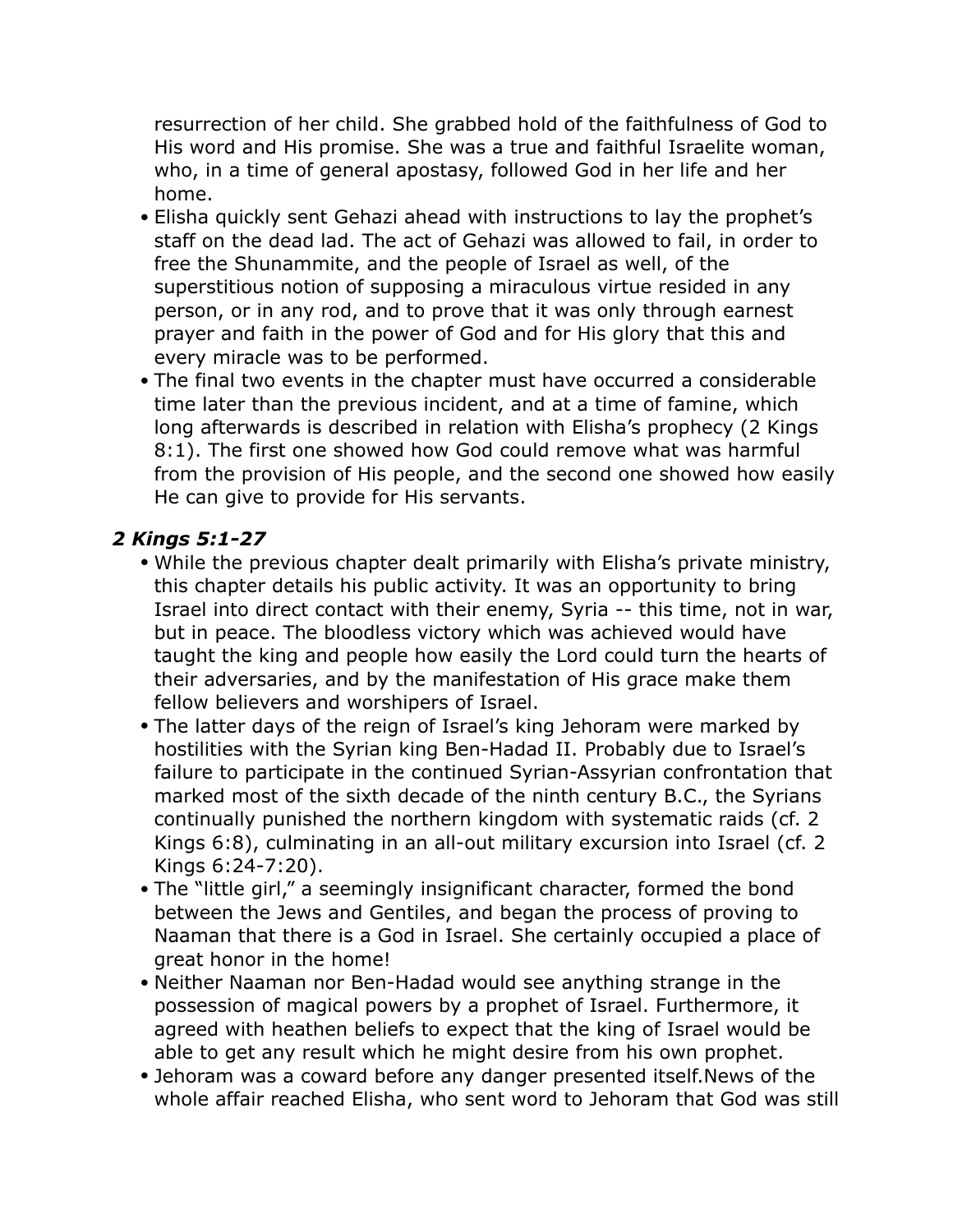at work in Israel and could work through His prophet. Accordingly Naaman was sent to Elisha, who, rather than receiving him, sent his servant to meet Naaman. He had to understand that Elisha served a greater king than did the Syrian general.

- The simple command to wash and be cleansed was a stumbling block to Naaman. He would have been satisfied if he were asked to do something dramatic, but the Jordan River did not seem sufficient to take away such a disease. However, Naaman had friends in his servants, who talked him into obeying the prophet and cleansing himself of leprosy.
- Unfortunately, there was a sad sequel to the story. The character of Gehazi was the complete opposite of Elisha's. He was covetous, selfish, and narrow-minded. Slipping away stealthily, he overtook the Syrian general. Naaman's descent from his chariot to meet Elisha's servant was a mark of his being a changed man. No longer a proud, arrogant person, the grateful, reverent, and humble Syrian came down from his honored place to meet a prophet's servant.
- After getting the payment from Naaman, Gehazi attempted to go back to Elisha's house unnoticed -- only to be confronted by the prophet. His master knew all that had transpired! Gehazi's lies only worsened the situation. Naaman's leprosy would become Gehazi's. Elisha's privileged servant was banished in disgrace, for he had misused his favored position in an attempt to acquire wealth for himself. Gehazi had to learn that the work has no place for those who would make merchandise of it.

#### *2 Kings 6:1-23*

- For a brief time the narrative turns again to the more private and personal ministry of Elisha. In contrast to Gehazi who had received the reward of his unfaithfulness, this account is a demonstration of the reward of faithful labor.
- One of the positive elements about this time period is the growing number of the "company of the prophets." This school apparently was located in Jericho near the Jordan, a place of prophetic instruction. Elisha acceded to the request to build larger quarters and even went with them to work. The whole episode shows the simplicity and earnestness of their faith, and the poverty and humbleness of their outward circumstances. The miracle also taught the prophets about the constant care and provision of God, however small and humble the need might be.
- The account returns to the intermittent warfare between the Syrians and Israelites. Time after time the Israelite king and his forces were delivered from ambush because of Elisha's warning, for by divine revelation Elisha was privy to the Syrian king's secret plans. Elisha's aid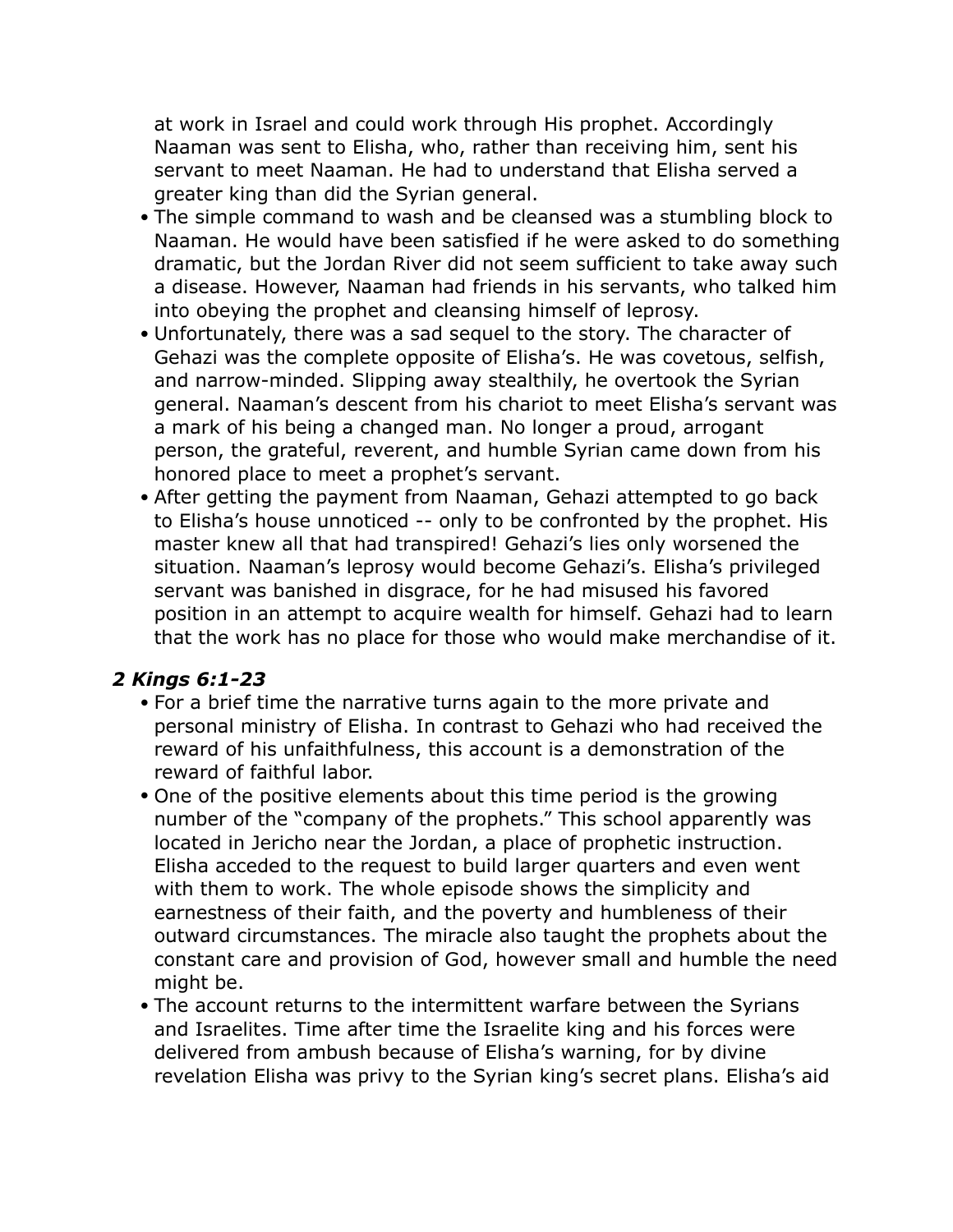to Jehoram became common knowledge and was reported to the Syrian king, who had suspected a traitor within his own court.

- Elisha knew that during the night the city had been surrounded by the Syrians so that, to the eye of man, there seemed no way of escape. When Elisha's servant saw the two surrounded by the Syrian host, his heart failed him, and he turned to his master with the despairing inquiry of what they were to do.
- In accordance with Elisha's prayer, the enemy army was struck blind and was led away by Elisha about ten miles away to Samaria. Once inside the city, the army discovered that instead of taking Elisha captive, they were prisoners of Jehoram. At Elisha's directions, rather than killing their enemies, the Israelites treated them to a large feast and, having given them provisions for the journey home to Syria, sent them away. The Syrians reported Israel's kindness, and the raids ceased.

#### *2 Kings 6:24-7:20*

- At a later date war broke out again between Ben-Hadad II and Jehoram. Perhaps the miraculously arranged temporary lull had been designed to teach Israel God's love and concern for His people, to whom He had sent His prophet, Elisha. But with no evidence of repentance by Israel, God withdrew His protection; and Israel faced a full-scale Syrian invasion. The Syrians were successful, penetrating to the gates of Samaria itself and putting the city under a severe siege.
- While making the rounds inspecting the city and observing the movements of the enemy, Jehoram was stopped by the cry for help of a frantic woman. The horrible story told by the woman caused the king to tear his clothes, revealing his sackcloth garments of grief underneath. Enraged and blaming Elisha, he sent a messenger to seize and behead Elisha.
- Jehoram had given up on divine deliverance, but Elisha assured him that there would be abundance the next day, the extent of which could not have been expected even in the most fruitful seasons. Because Jehoram's aide doubted, Elisha said he would see it with his own eyes but he would not eat any of it.
- Four leprous men who lived outside the city gate knew their situation was desperate. Accordingly, they decided to surrender to the Syrians. Death already stared them in the face; they had nothing to lose by giving up. As they moved into the camp, they found it totally deserted. The Lord had miraculously caused the Syrians to hear what seemed to them the approach of a great army to free the besieged Israelites. They ran for fear of their lives.
- The four rushed about eating and drinking, gathering and hiding their spoil. When the thrill of the moment had worn off, they realized that as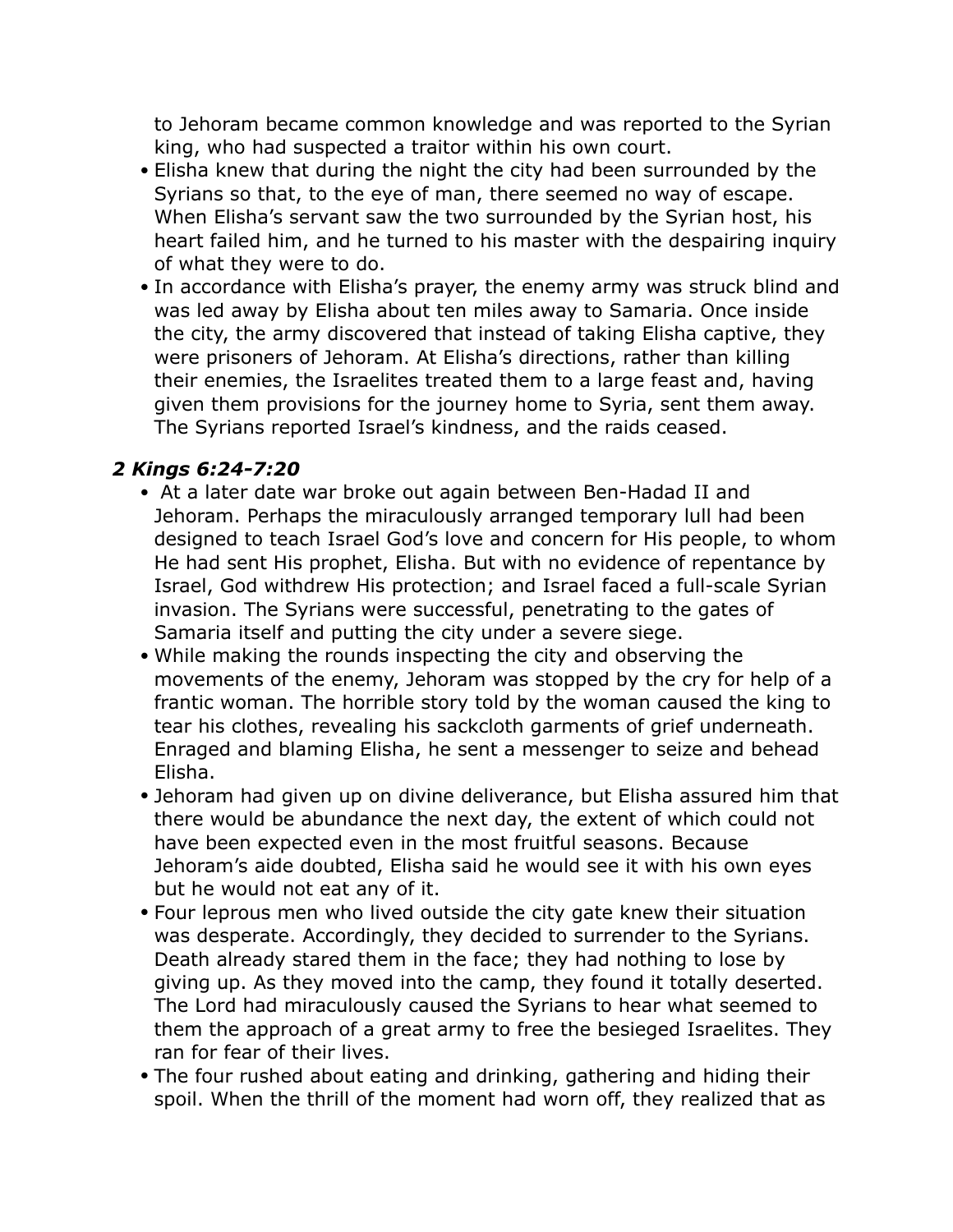Israelites it was their duty to tell the good news to others. So they hurried on to the city and told the gatekeepers that the Syrians had suddenly left.

• But so far from receiving the news as an indication that the prediction of Elisha was being fulfilled, the king did not even seem to have remembered it. He thought it was a trick of the Syrians until he sent scouts to determine the report's authenticity. The king commanded the people to go to the Syrian camp and plunder it. By day's end Elisha's amazing prophecy was fulfilled, including the portion that addressed Jehoram's aide. For in their mad rush for spoil, the people trampled him to death in the gateway he had been assigned to guard.

#### *2 Kings 8:1-15*

- Chapter 8 opens with a last glimpse of Elisha's former servant, Gehazi. Apparently King Jehoram of Israel had summoned Gehazi to learn from a reliable source something of the great prophet whose miraculous prediction had just come to pass.
- Elisha said that God called for a famine to last seven out of the twelve years of Jehoram's reign. Elisha wanted to send the Shunnamite woman away so she could find food. Upon returning, she found that her land had been taken. Taking her case to the king, she appealed to him for justice while he was speaking with Gehazi. Jehoram restored her property to her.
- Elisha's name and work was known far beyond Israel. Elisha anointed Hazel to succeed Ben-Hadad as king of Syria (1 Kings 19:15) -- a prophet of Israel anointed a foreign king to punish the prophet's own nation for their sins (10:32-33)!
- Ben-Hadad had become sick and he wanted to ask Elisha if he would recover. He sent Hazael, who would shortly stage a coup and take over the government from Ben-Hadad. The illness was not a fatal one in and of itself. Elisha's reply and cool stare indicated that Hazael had already plotted the king's demise and that he knew Hazael's secret thoughts. Hazael blushed in shame. Elisha's stares soon turned to weeping, for he knew what trouble he would cause for Israel. The next day, Hazael smothered Ben-Hadad and assumed the throne.
- An account of how Hazael became king of Syria is found in an inscription of Shalmaneser III, king of Assyria, who says, "I defeated Hadadezer (i.e., Ben-Hadad) of Damascus. I stretched upon the ground 20,000 of his strong warriors … the remnants of his troops I pushed into the Orontes River; Hadadezer (himself) perished. Hazael, a commoner [lit., son of nobody] seized the throne."